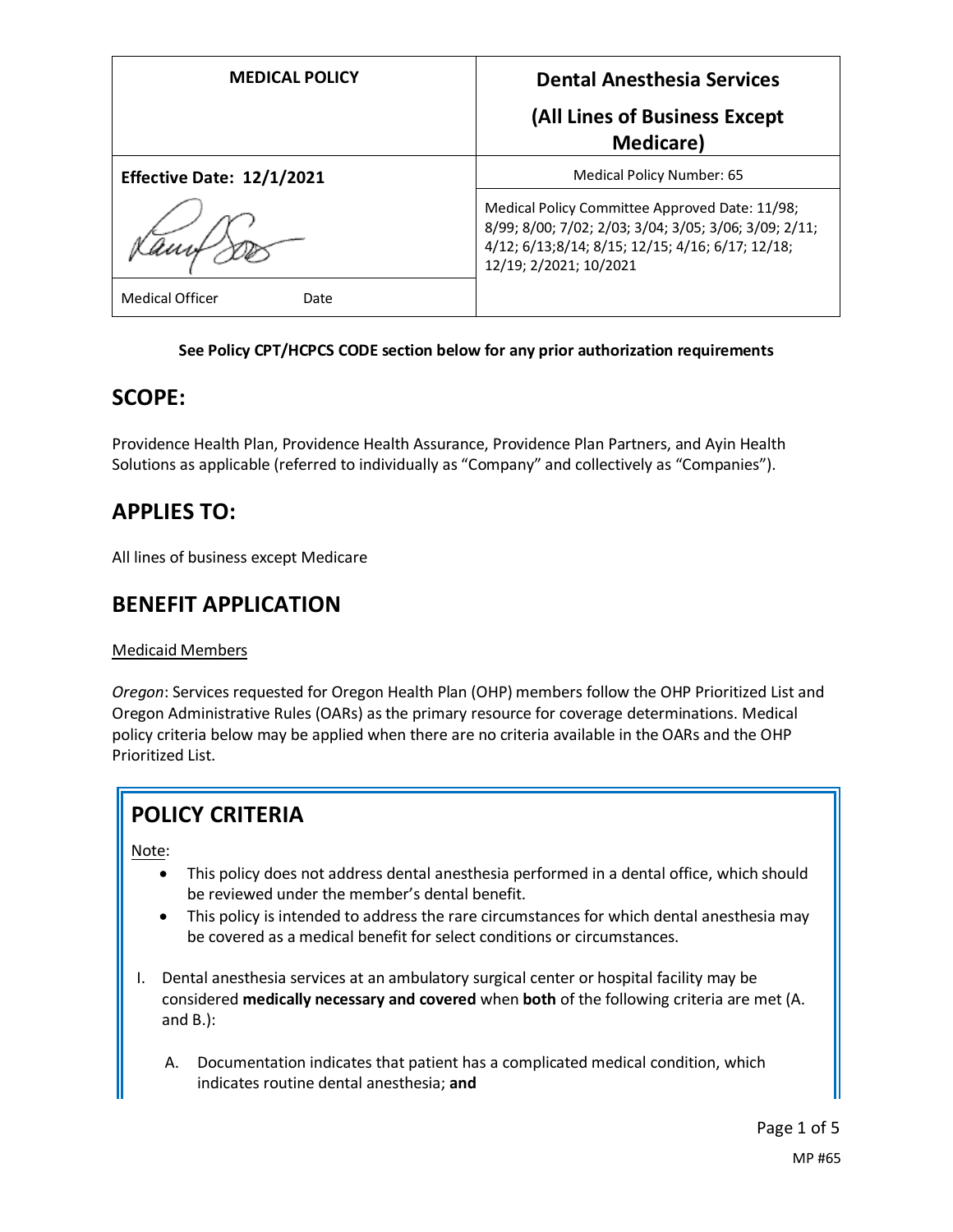B. Anesthesia is either unsafe in a dental office **or c**annot be performed in a dental office.

Note: Examples of a complicated medical condition may include, but are not limited to:

- Multiple pulpally involved and abscessed teeth in children and adults with complicating medical disease.
- Emotionally unstable, uncooperative, combative patients where treatment is extensive and impossible to accomplish in the office.
- Blood dyscrasias (leukemia, hemophilia) where transfusions and close postoperative observation is necessary.
- Allergies to local anesthesia in patients who require extensive treatment.
- Healthy children, under 7 years of age, with physician documented necessity relating to the extent of the procedures and the lack of patient cooperation.

## **CPT CODES**

## **All Lines of Business Except Medicare**

### Unlisted Codes

All unlisted codes will be reviewed for medical necessity, correct coding, and pricing at the claim level. If an unlisted code is billed related to services addressed in this policy then **prior-authorization is required.**

41899 Unlisted procedure, dentoalveolar structures

## **BILLING GUIDELINES**

See Local Coverage Article (LCA): Routine Dental Services [\(A52977\)](https://www.cms.gov/medicare-coverage-database/details/article-details.aspx?articleId=52977) for additional billing guidance.<sup>1</sup>

## **DESCRIPTION**

Outpatient, facility-based, dental anesthesia services may be applied to the medical benefit for children and adults with complicating medical conditions, mental handicaps, physical disabilities, or combination of reasons which cannot be managed safely or efficiently in the dental office.

## **CLINICAL PRACTICE GUIDELINES**

American Academy of Pediatric Dentistry (AAPD)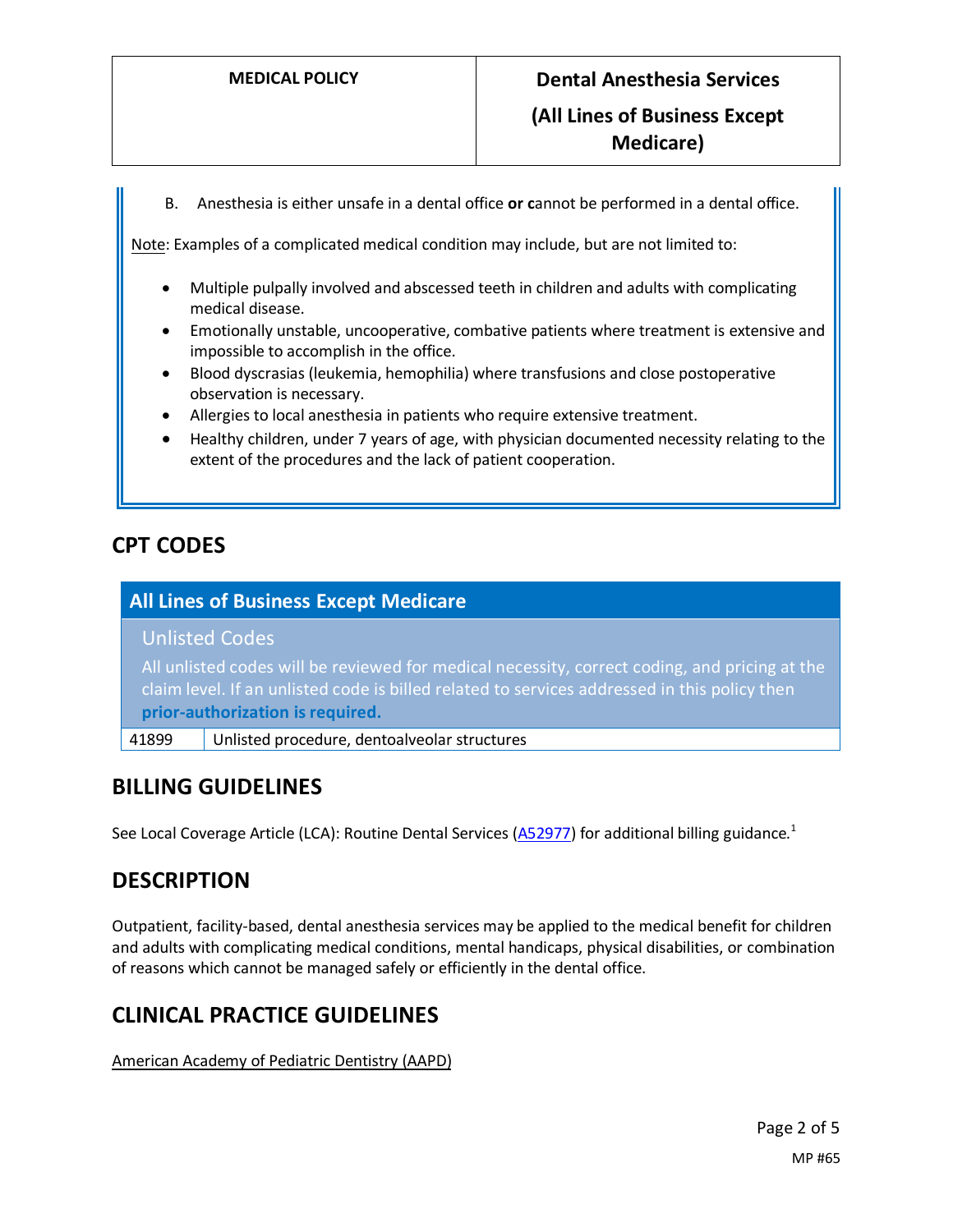The 2012, AAPD guideline regarding the use of anesthesia personnel refers to the use of anesthesia for dental-office-based services, though this policy is not applicable to such locations. The guideline has been extrapolated for the purposes of this policy and is applied to the ambulatory non-dental-office settings referred to in the criteria.

In the administration of deep sedation/general anesthesia in pediatric dental patients, AAPD states the following:<sup>2</sup>

"Pediatric dentists seek to provide oral health care to infants, children, adolescents, and persons with special health care needs in a manner that promotes excellence in quality of care and concurrently induces a positive attitude in the patient toward dental treatment. Behavior guidance techniques have allowed most pediatric dental patients to receive treatment in the dental office with minimal discomfort and without expressed fear. Minimal or moderate sedation has allowed others who are less compliant to receive treatment. There are some children and special needs patients with extensive treatment needs, acute situational anxiety, uncooperative age-appropriate behavior, immature cognitive functioning, disabilities, or medical conditions who require deep sedation/general anesthesia to receive dental treatment in a safe and humane fashion. Access to hospital-based anesthesia services may be limited for a variety of reasons, including restriction of coverage of by third party payors. Pediatric dentists and others who treat children can provide for the administration of deep sedation/general anesthesia by utilizing properly trained individuals in their offices or other facilities outside of the traditional surgical setting.

Deep sedation/general anesthesia in the dental office can provide benefits for the patient and the dental team. Access to care may be improved. The treatment may be scheduled more easily and efficiently. Facility charges and administrative procedures may be less than those associated with a surgical center. Complex or lengthy treatment can be provided comfortably while minimizing patient memory of the dental procedure. Movement by the patient is decreased, and the quality of care may be improved. The dentist can use his/her customary in-office delivery system with access to trained auxiliary personnel, supplemental equipment, instrumentation, or supplies should the need arise.

The use of anesthesia personnel to administer deep sedation/general anesthesia in the pediatric dental population is an accepted treatment modality. The AAPD supports the provision of deep sedation/general anesthesia when clinical indications have been met and additional properlytrained and credentialed personnel and appropriate facilities are used. In many cases, the patient may be treated in an appropriate out-patient facility (including the dental office) because the extensive medical resources of a hospital are not necessary."<sup>2</sup>

The AAPD specifically makes the following recommendations regarding anesthesia personnel:

"Office-based deep sedation/general anesthesia techniques re-quire at least three individuals. The anesthesia care provider's responsibilities are to administer drugs or direct their administration and to observe constantly the patient's vital signs, airway patency, cardiovascular and neurological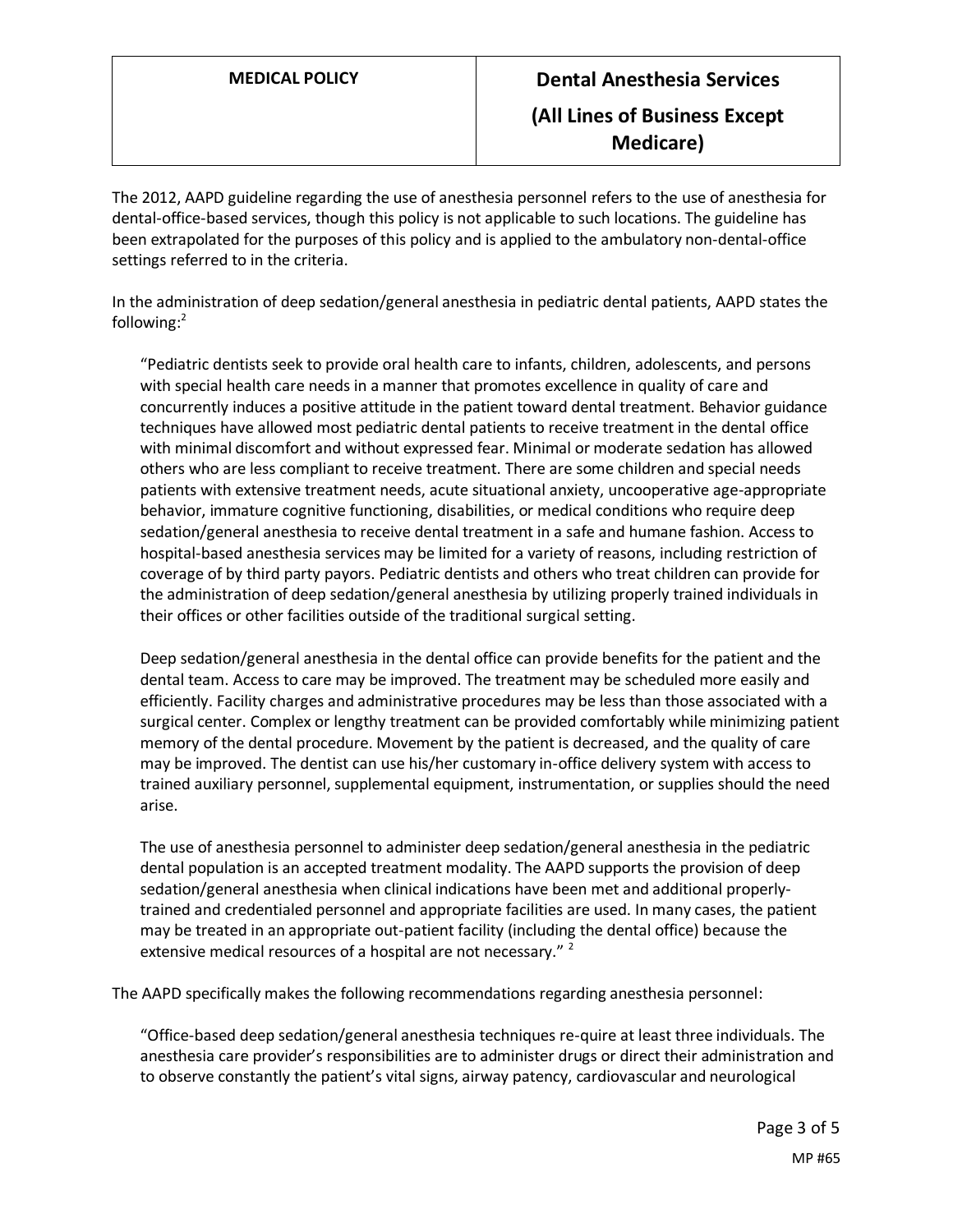status, and adequacy of ventilation. In addition to the anesthesia care provider, the operating dentist and other staff shall be trained in emergency procedures.

It is the obligation of treating practitioners, when employing anesthesia personnel to administer deep sedation/general anesthesia, to verify their credentials and experience.

- The anesthesia care provider must be a licensed dental and/or medical practitioner with appropriate and current state certification for deep sedation/general anesthesia.
- The anesthesia care provider must have completed a one-or two-year dental anesthesia residency or its equivalent, as approved by the American Dental Association (ADA), and/or medical anesthesia residency, as approved by the American Medical Association (AMA).
- The anesthesia care provider currently must be licensed by and in compliance with the laws of the state in which he/she practices. Laws vary from state to state and may supersede any portion of this document.
- If state law permits a certified registered nurse anesthetist or anesthesia assistant to function under the supervision of a dentist, the dentist is required to have completed training in deep sedation/general anesthesia and be licensed or permitted, as appropriate to state law."

## **INSTRUCTIONS FOR USE**

Company Medical Policies serve as guidance for the administration of plan benefits. Medical policies do not constitute medical advice nor a guarantee of coverage. Company Medical Policies are reviewed annually and are based upon published, peer-reviewed scientific evidence and evidence-based clinical practice guidelines that are available as of the last policy update. The Companies reserve the right to determine the application of Medical Policies and make revisions to Medical Policies at any time. Providers will be given at least 60-days notice of policy changes that are restrictive in nature.

The scope and availability of all plan benefits are determined in accordance with the applicable coverage agreement. Any conflict or variance between the terms of the coverage agreement and PHP and PHA Medical Policy will be resolved in favor of the coverage agreement.

## **REGULATORY STATUS**

### Mental Health Parity Statement

Coverage decisions are made on the basis of individualized determinations of medical necessity and the experimental or investigational character of the treatment in the individual case. In cases where medical necessity is not established by policy for specific treatment modalities, evidence not previously considered regarding the efficacy of the modality that is presented shall be given consideration to determine if the policy represents current standards of care.